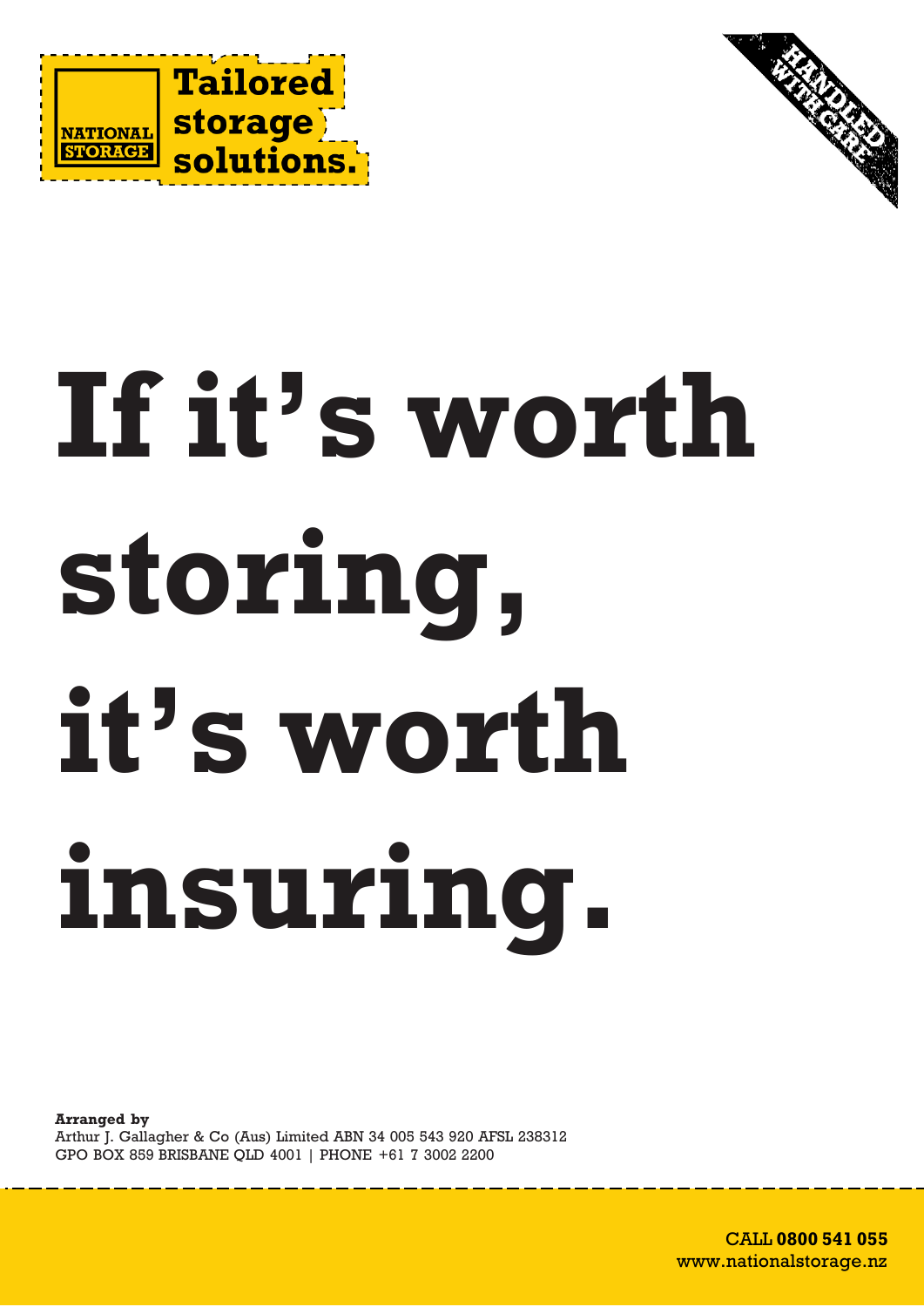# **Storer's Risk Insurance Benefits Product Disclosure Statement ("PDS")**

This document is your Product Disclosure Statement. Other documents may make up our PDS and when they do we will tell you in the relevant document.

# **WORDS WITH SPECIAL MEANING**

| When we say                     | We mean                                                                                                                                                                                              |
|---------------------------------|------------------------------------------------------------------------------------------------------------------------------------------------------------------------------------------------------|
| Insurer and QBE                 | Starr International (Singapore) Pte Ltd of Capitgreen 138 Market Street, #16-04 Singapore 048946                                                                                                     |
| National Storage, we, our or us | The self storage operator where you store your goods (not the Insurance company):                                                                                                                    |
|                                 | National Storage (Operations) Pty Ltd ABN 65 095 053 179, Southern Cross Storage Operations Pty Ltd ABN 66<br>152 503 163 and National Storage Limited NZBN 9429041658635, all t/as National Storage |
| Storage Agreement               | the agreement between you and us regarding the storage of your goods                                                                                                                                 |
| Gallagher                       | Arthur J. Gallagher & Co (Aus) Limited ABN 34 005 543 920 AFSL 238312 of Level 12, 80 Pacific Highway, North<br>Sydney NSW 2060                                                                      |
| You or your                     | the person(s) named in the National Storage – Storage Agreement form                                                                                                                                 |

#### **ABOUT THE STORERS RISK INSURANCE BENEFITS**

All goods stored by us are stored at your risk and subject to our Storage Agreement with you. You can arrange a beneficial interest in our insurance to cover this risk or choose to bear the risk yourself.

We are not the insurer of the Storer's Risk Insurance Benefits. The insurer is Starr International (Singapore) Pte Ltd of Capitagreen 138 Market Street #16-04 Singapore 048946.

The Storer's Risk Insurance Benefits are provided under our insurance policy issued by Starr International (Singapore) Pte Ltd. Our insurance policy includes coverage for 'customers goods in storage' as detailed in this Product Disclosure Statement. This Policy is arranged for us by Starr International (Singapore) Pte Ltd.

If you chose to cover your risk through our insurance policy you will be considered a third party beneficiary and eligible to claim under the Storer's Risk Insurance Benefits specified within this Product Disclosure Statement once you have completed your Storage Agreement form and paid the applicable fee (subject to approval by us).

You can not cancel or vary the Storer's Risk Insurance Benefits – only Starr or us can do this. If the Storer's Risk Insurance Benefits are cancelled or varied by either Starr or us, we don't need to obtain your consent.

Starr will not provide you with any notices in relation to the Storer's Risk Insurance Benefits. Starr is only required to send notices to us.

You are not obliged to accept any part of the Storer's Risk Insurance Benefits, but if you make a claim, you'll be bound by its terms, conditions, limitations and exclusions.

We do not hold the Storer's Risk Insurance Benefits or the benefits provided under it on trust, for your benefit or on your behalf.

#### **We do not:**

- act on behalf of Starr or you; or
- provide any financial product advice, recommendations or opinions about the Storer's Risk Insurance Benefits nor are we authorised to do so; or
- receive any remuneration or other benefits from Starr International (Singapore)Pte Ltd.

We can only provide you with factual information about the Storer's Risk Insurance Benefits. We cannot provide any recommendation or opinion as to whether this Storer's Risk Insurance Benefits is appropriate for you or not. You need to make this decision yourself after carefully reading this document. You should consider obtaining advice as to whether it is appropriate for your needs from a person who is licensed to give such advice.

Nothing prevents you from entering into other arrangements regarding insurance.

You can access the Storer's Risk Insurance Benefits under the insurance policy we have entered into with Starr International (Singapore) Pte Ltd by following the process set out below.

#### **If you have any queries in relation to the Storer's Risk Insurance Benefits you can contact Arthur J. Gallagher & Co (Aus) Limited ABN 34 005 543 920 on +61 7 3002 2200 who are authorised to provide advice on general insurance products.**

#### **APPLYING FOR THE STORER'S RISK INSURANCE BENEFIT**

You need to complete our Storage Agreement form, tick 'Accept' under the Insurance section and have it signed by us (subject to our approval).

On doing this you will access the insurance benefits specified under "When you can access the Storer's Risk Insurance Benefits". You will be provided with a copy of this document which will contain the details you need to refer to if you need to make a claim.

Before you decide to apply, you must read the following 'Important Information' and 'What the Storer's Risk Insurance Benefits cover' to ensure you understand the features, benefits and risks of the insurance benefit you are accessing.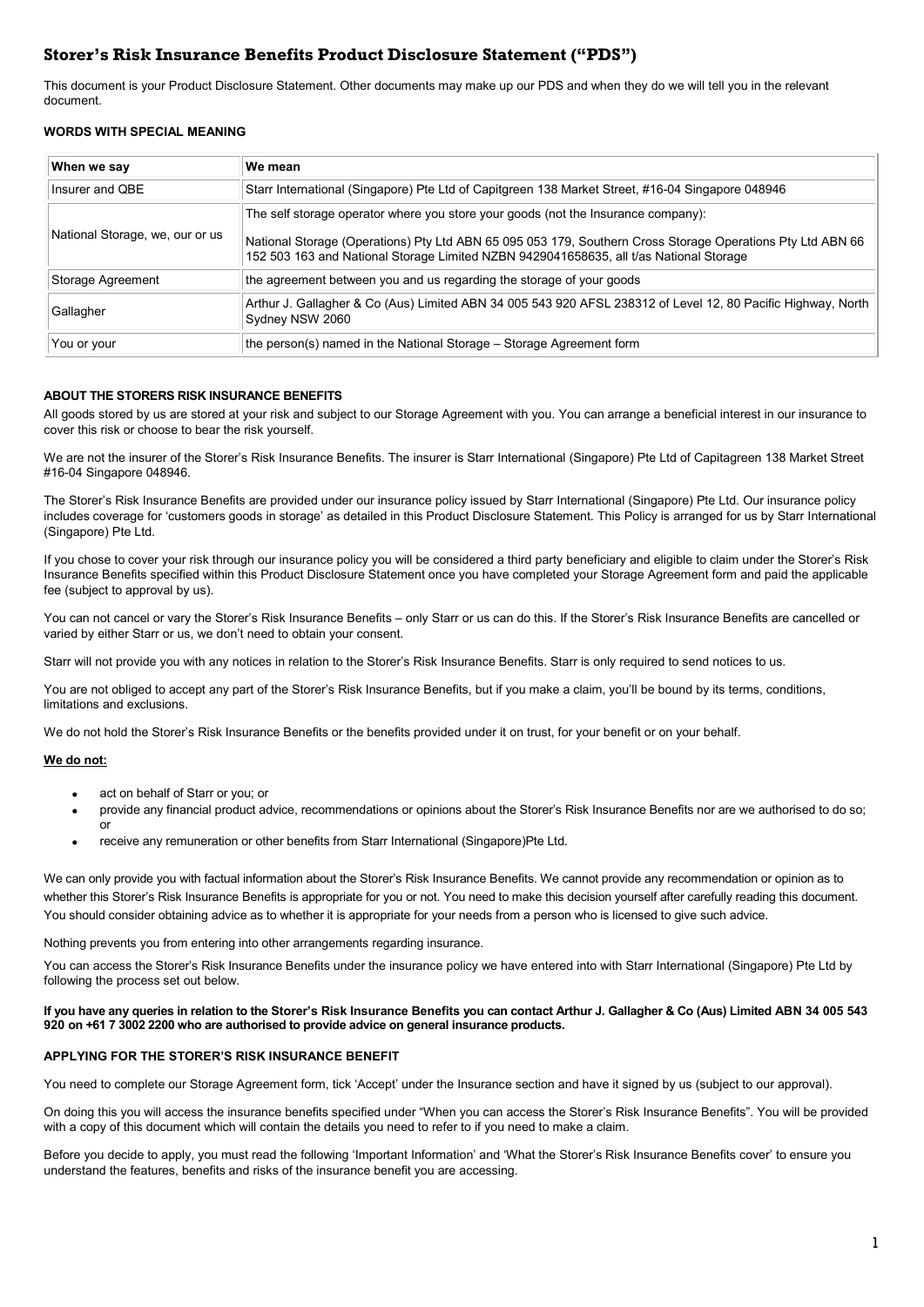The cost of the insurance benefit is specified in your completed Storage Agreement form. The monthly fee payable is calculated on the sum insured.

#### **IMPORTANT INFORMATION – NATIONAL STORAGE AND GALLAGHER**

# **Privacy Notice**

We and Gallagher (also referred to as "We" in this Privacy notice) are committed to safeguarding your privacy and the confidentiality of your personal information. We comply with the *Privacy Act 1988* (Cth) and the Australian Privacy Principles. We only collect personal information from or about you that is relevant to providing insurance to you under the Policy and handling claims on the insurance that you make. We collect personal information to decide whether or not to provide you with access to the insurance benefits and to administer your and our rights under it. If you do not provide us with this information, we may not be able to process your request for the insurance benefits or any claim. We may disclose your personal information to our agents who assist us in administering your and our rights under the insurance benefits, to any other insurer or reinsurer who make enquiries about your insurance history or responding to similar enquiries from them, your agents representing you in relation to the insurance benefits and any other third party we agree with you. We limit their use of the information to the purpose we obtained it for. Some of these people may be overseas and if we disclose information to them we will ensure that they treat the information in accordance with the *Privacy Act 1988* (Cth) or they are regulated by laws that offer similar protection as the *Privacy Act 1988* (Cth)

You have the right to seek access to your personal information and to correct it at any time. We aim to ensure that your personal information is accurate, up to date and complete. Please contact the Privacy Officer of Gallagher on our contact details specified in this document if you would like to seek access to, or revise your personal information or feel that the information we currently have on record is irrelevant, out of date, inaccurate or incomplete or if you believe that the privacy of personal information has been interfered with. If you have a complaint, it will be managed and resolved through our internal privacy complaint procedure. You have the right to complain to the Office of the Australian Information Commissioner either in the first instance or, if you feel your complaint has not been handled adequately.

A complaint to the Commissioner must be made in writing but you can contact the Office of the Australian Information Commissioner for help by ringing +61 1300 363 992. Completed complaint forms should be sent to Director of Compliance, Office of the Australian Information Commissioner, GPO Box 5218 Sydney, NSW 2001. For a copy of our privacy policies, please contact Gallagher, in the first instance.

# **Dispute Resolution**

We will do everything possible to provide a quality service to you. However, we recognise that occasionally there may be some aspect of our service or a decision we have made that you wish to query or draw to our attention. If you would like to make a complaint or access our internal dispute resolution service please contact Gallagher in the first instance. Your complaint will be acknowledged immediately. If your complaint relates to an unpaid insurance claim, Gallagher will put you in touch with the Insurer. The Insurer's Dispute Resolution Process is detailed below.

# **Cooling Off Period**

You have 14 days from the date the insurance benefits start to be provided to you to change your mind about this insurance. If you decide to access the cooling off period, you must notify Gallagher by calling +61 7 3002 2200. A pro rata refund of the amount you paid for the insurance will be returned to you, if you decide to access your cooling off rights. You cannot return the insurance benefits if within the 14 days period you cease your storage arrangements with National Storage.

#### *Privacy complaints*

If you're not satisfied with our final decision and it relates to your privacy or how Starr handled your personal information, you can contact the Office of the Australian Information Commissioner (OAIC).

#### **HOW TO CONTACT AFCA OR THE OAIC**

| <b>How to contact AFCA</b> |                                                                                                                                                                                      |  |
|----------------------------|--------------------------------------------------------------------------------------------------------------------------------------------------------------------------------------|--|
| Phone                      | +61 1800 931 678 (Monday to Friday from 9am to 5pm, Melbourne time, except on public holidays)<br>International calls may incur a charge from your carrier                           |  |
| Email                      | info@afca.org.au                                                                                                                                                                     |  |
| Online                     | www.afca.org.au                                                                                                                                                                      |  |
| How to contact the OAIC    |                                                                                                                                                                                      |  |
| Phone                      | + 61 2 9284 9749 (Monday to Friday from 9am to 5pm, Sydney time, except on public holidays).<br>Calls from mobiles, public telephones or hotel rooms may attract additional charges. |  |
| Email                      | enquiries@oaic.gov.au                                                                                                                                                                |  |
| Online                     | www.oaic.gov.au                                                                                                                                                                      |  |

#### **THE STORER'S RISK INSURANCE BENEFITS**

# **When you can access the Storer's Risk Insurance Benefits?**

Your right to access the Storer's Risk Insurance Benefits starts when you have accepted the Insurance cover specified in your completed Storage Agreement form, paid the monthly fee (subject to approval by us) and you are provided a copy of this Product Disclosure Statement by us.

Your right to access the Storer's Risk Insurance Benefits ends when:

- you failed to pay us the monthly fee by the time required by us; or
- b) our insurance policy terminates. If this occurs, we will provide you with at least 7 days prior written notice; or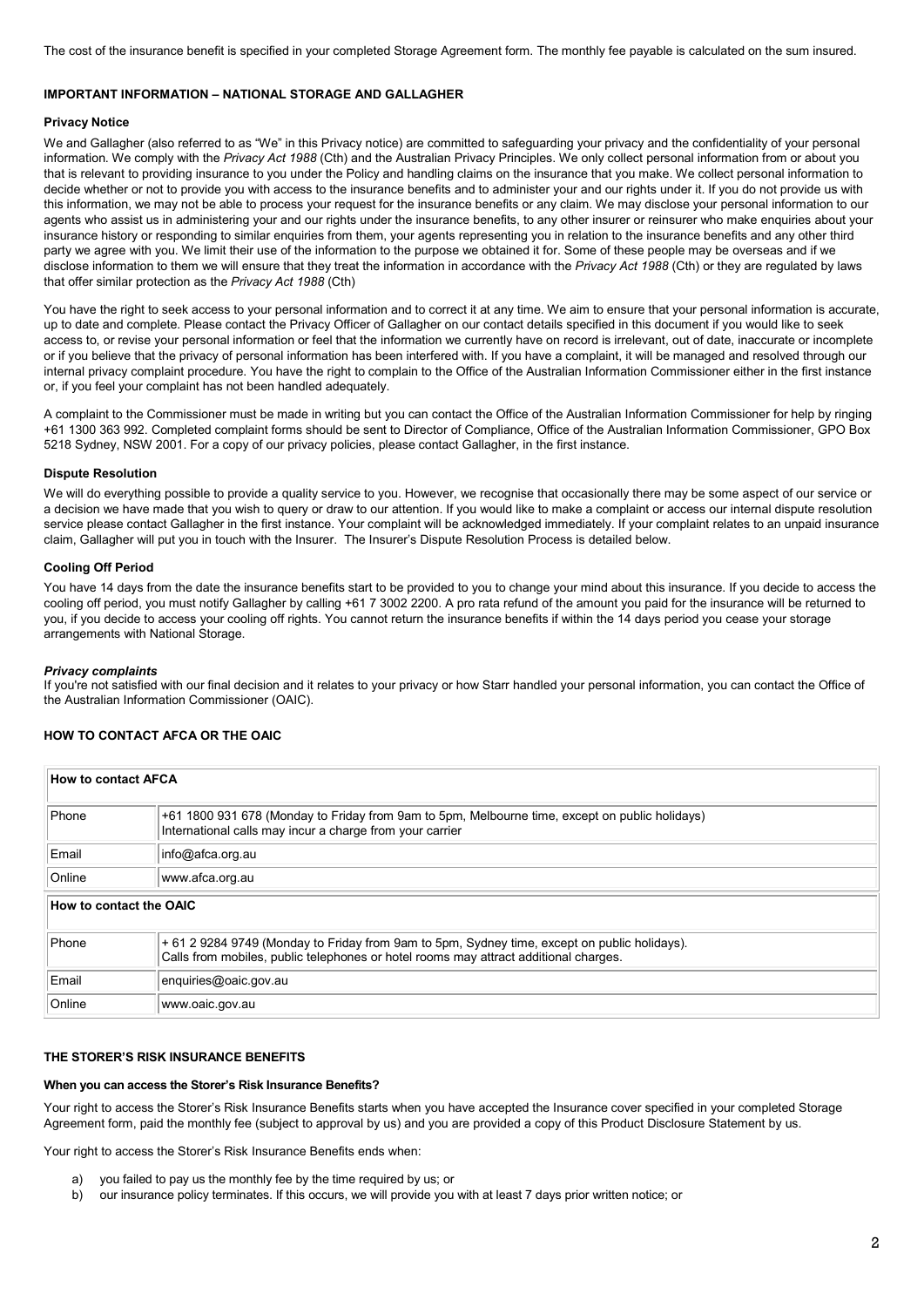c) your Storage Agreement with us ends or you terminate your access to the Storer's Risk Insurance Benefits by providing written notice to us.

In the event of the latter two items, you are entitled to a pro-rata refund for the unexpired period remaining at the time of termination.

However, nothing affects any right you have to claim in relation to an event which occurred prior to the time your right to access ended.

Please note, any acts by us (other than our termination of the insurance policy) will not prejudice your rights to claim a benefit under this Policy.

#### **WHAT THE STORER'S RISK INSURANCE BENEFITS COVER**

The Storer's Risk Insurance Benefits cover:

- goods you own; or
- for which you are responsible

against loss or damage directly caused by an Insured peril at the storage location occurring during the currency of our Insurance Policy.

The most that the Storer's Risk Insurance Benefits will pay is the value of goods you nominated in your Storage Agreement form subject to a maximum of AUD\$100,000 per storage unit and the exclusions and conditions below.

# **WHERE YOUR GOODS ARE COVERED**

Your goods are only covered if they're in your locked storage unit at our storage location. The Storer's Risk Insurance Benefits won't cover your goods anywhere else, including while they're in transit or outside your locked storage unit.

#### **INSURED PERILS**

Accidental damage, Fire, Lightning, Impact, Explosion, Earthquake, Aircraft, Riots and Strikes, Malicious Damage, Storm and Tempest and/or Water, and Burglary (which shall mean theft resulting from forcible entry).

#### **HOW CLAIMS ARE SETTLED**

If you make a claim, it will be settled based on:

- a) the indemnity value for:
	- i. clothing, line and the like; and
	- ii. all other personal effects and household or commercial goods over 5 years old.
- b) the replacement value for all other personal effects and household or commercial items under 5 years old at the time of physical loss or damage.
- c) the cost to replace or reinstate archive records or documents, but not the value of the information contained therein.
- d) a maximum of AUD\$1,000 for each item and no more than AUD\$5,000 in total for all paintings, antiques, curios and works of art.

#### **DEPRECIATION**

In accordance with items (a) and (b) under 'How claims are settled', your goods will be depreciated at the rate shown in the following table before a claim will be paid.

| Category of item                                                                                                     | Annual percentage |
|----------------------------------------------------------------------------------------------------------------------|-------------------|
| Clothing, line and the like                                                                                          | 15%               |
| personal and/or laptop computers;                                                                                    |                   |
| communication or photographic equipment;                                                                             |                   |
| electronic equipment, iPod, mobile phones, CD's and DVD's;                                                           | 10%               |
| any other computerised equipment or electronic equipment;                                                            |                   |
| microwave ovens and air conditioning units<br>٠                                                                      |                   |
| camping, sporting and leisure equipment (not leisure clothing);                                                      |                   |
| musical instruments (including electrical);                                                                          |                   |
| building supplies and materials;                                                                                     |                   |
| household furniture and electrical goods (fridges, washing machines, dryers, dishwashers, ovens, vacuum<br>cleaners) | 10%               |
| office furniture and office electrical machines (excluding computerised or electronic);                              |                   |
| any other goods; not otherwise listed above and not excluded by the policy                                           |                   |

#### **SETTLEMENT DEFINITIONS**

| When it says                                        | What it means                                                                                                                                                                                                                                        |  |
|-----------------------------------------------------|------------------------------------------------------------------------------------------------------------------------------------------------------------------------------------------------------------------------------------------------------|--|
| Indemnity value                                     | the cost to repair or replace your goods less an equitable amount for age, wear, tear, depreciation; and<br>a)<br>an adjustment for the general condition and remaining useful life of the individual items or components that<br>b)<br>are damaged. |  |
| <b>Replacement or</b><br><b>Reinstatement value</b> | the reasonable cost of its repair or replacement to a condition substantially the same as when new.                                                                                                                                                  |  |